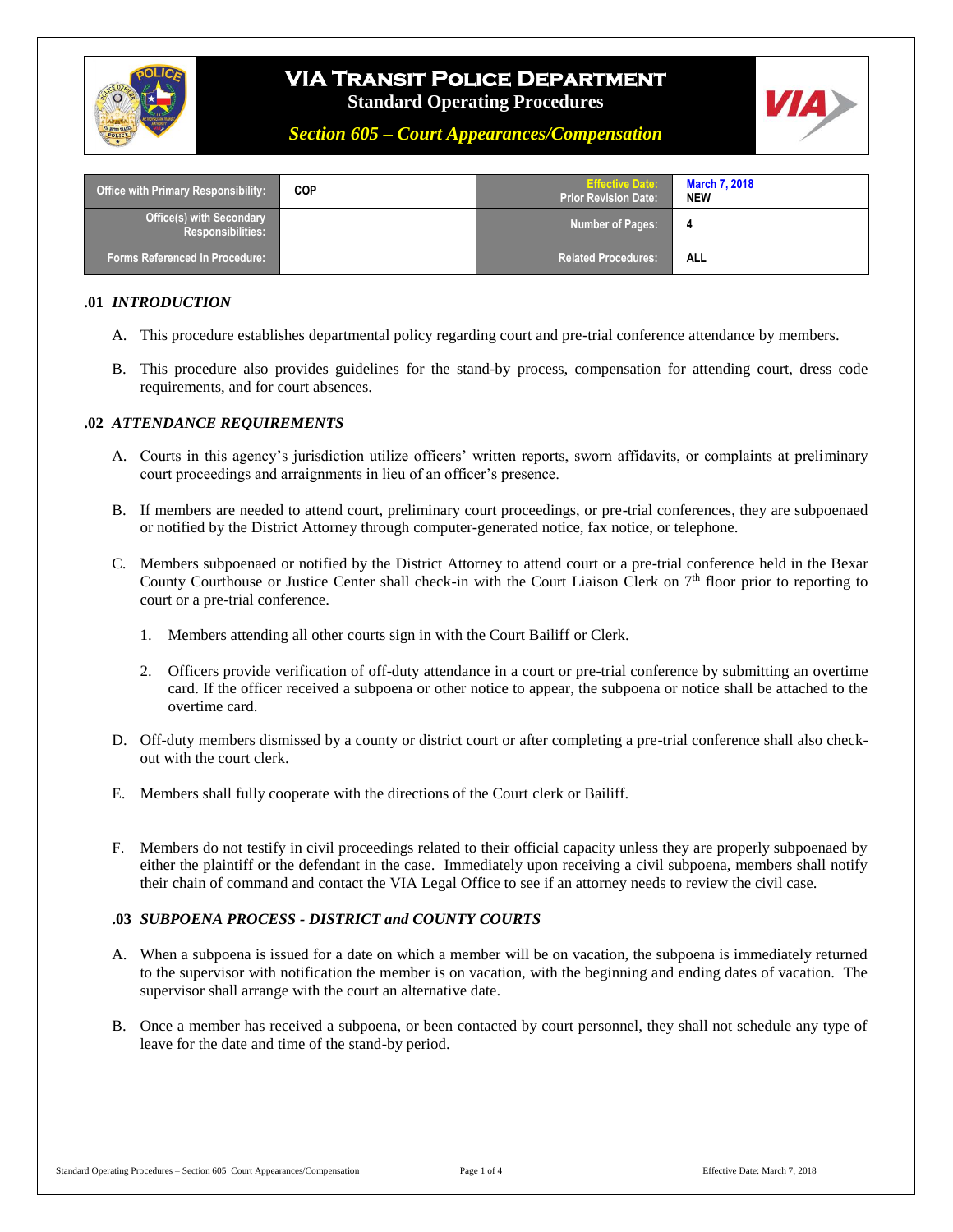

# **VIA Transit Police Department Standard Operating Procedures**



*Section 605 – Court Appearances/Compensation*

## **.04** *FAILURE TO APPEAR IN COURT*

- A. Officers failing to appear in court or who are tardy to court submit a written report covering their absence or tardiness to their immediate supervisor. Supervisors forward a copy of the report to the Chief of Transit Police. The Chief of Transit Police shall determine the disposition of the member's failure to appear.
- B. Officers shall not submit overtime cards for missed court appearances.

#### **.05** *SUBPOENAS ISSUED OUTSIDE OF BEXAR COUNTY*

- A. A member who receives a subpoena from an agency outside Bexar County shall immediately notify the Chief of Transit police of the subpoena in a written report.
- B. Members scheduled to be on-duty during the time of the out-of-county court date may be placed on administrative leave.
- C. Members not scheduled to be on-duty during the time of the out-of-county court date are responsible for contacting the agency who issued the subpoena and securing the necessary travel arrangements, as well as compensation for responding to the subpoena.

## **.06** *COMPENSATION FOR OFF-DUTY COURT APPEARANCE*

- A. Officers attending court or hearings for judicial proceedings where their testimony is the result of the officer having taken some official law enforcement action pertaining to the proceeding receive compensation for off-duty court appearances in the following:
	- 1. District Courts;
	- 2. County Courts-at-Law;
	- 2. Grand Juries;
	- 4. Justice of the Peace Courts;
	- 5. San Antonio Municipal Courts;
	- 6. Texas Alcoholic Beverage Commission Hearings;
	- 7. Federal Courts;
	- 8. Administrative License Revocation Hearings;
	- 9. Pretrial Conferences.
- B. Officers on off-duty status who attend court, pre-trial conferences, or who are placed on stand-by for court are entitled to receive compensation as outlined in this section.
- C. VIA Transit Police Officers do not accept any financial compensation from the courts. Officers will be compensated for court time through their normal pay or overtime process.
- D. An officer who testifies or gives a deposition in a civil proceeding does not receive compensation from the Department, unless the appearance is the result of the officer having taken some official law enforcement action pertaining to the proceedings.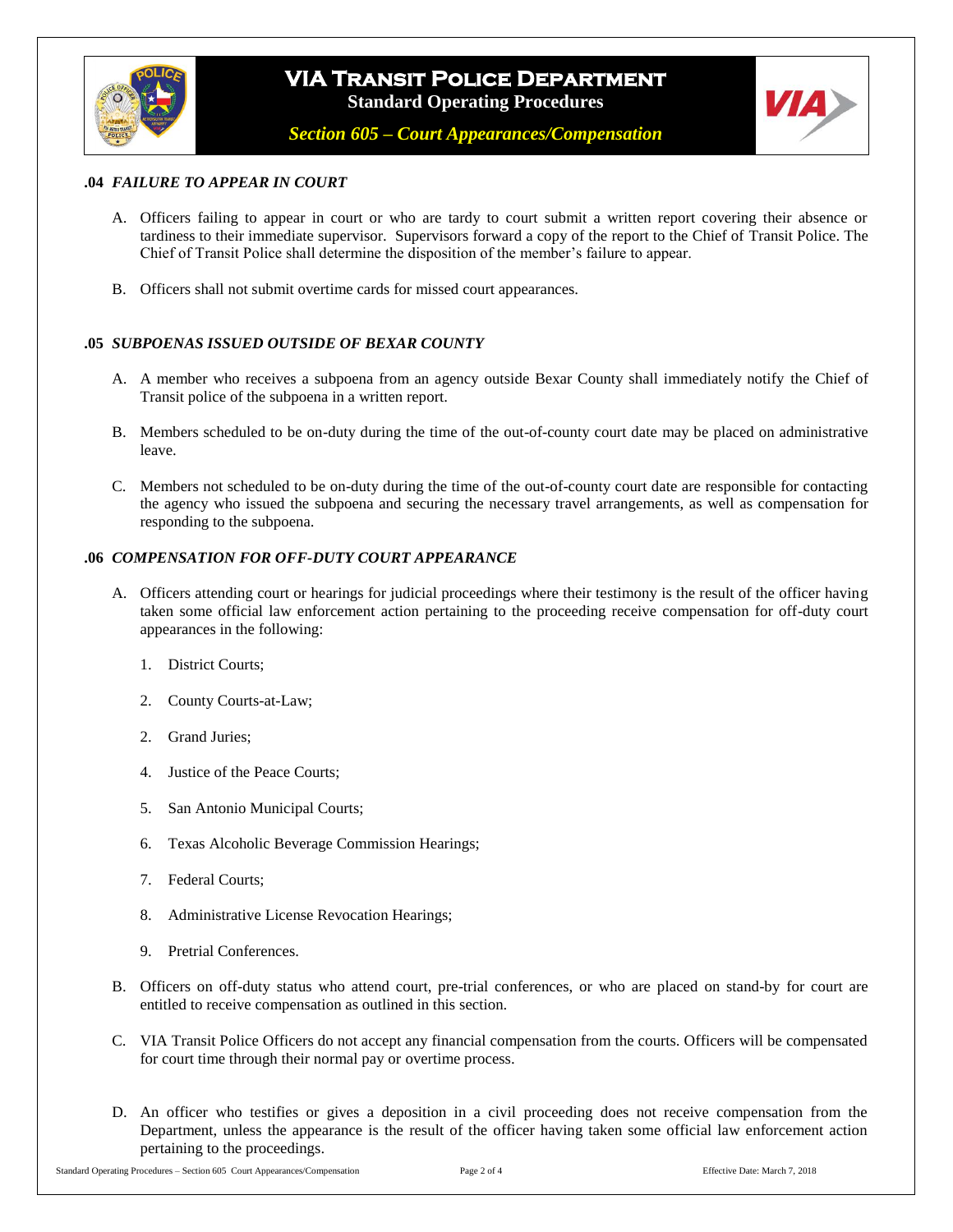

# **VIA Transit Police Department Standard Operating Procedures**



*Section 605 – Court Appearances/Compensation*

E. An officer required to stay in court beyond three (3) hours is compensated for the actual time spent in court.

## **.07** *MEMBER'S TESTIMONY*

- A. When a member testifies in a court proceeding they should remember their task in this capacity is to act as a reporter of facts. The member testifies with honesty and accuracy regardless of what affect it may have on the ultimate disposition of the case.
- B. A member carefully reviews the facts of the case before testifying in court. They study their notes and memoranda ahead of time so when they are on the witness stand they do not have to refer to them unless absolutely necessary. The member takes their notes concerning the case to court with them.
- C. A member testifying at any criminal judicial proceeding avoids displaying notebooks, reports, or other documentary evidence, unless directed to do so by the District Attorney, their assistants, or the judge. If displayed, the defense counsel is able to examine the entire document and possibly compromise information on other investigations.
- D. Once a member has been dismissed by a court, the member promptly leaves the courtroom so as not to disturb the court proceedings. If on-duty, the member immediately returns to service.

#### **.08** *COURT DRESS CODES*

- A. Members attending court or hearings for judicial proceedings or civil proceedings where their testimony is the result of the member having taken some official law enforcement action pertaining to the proceeding shall appear in a regulation uniform, assigned duty uniform or appropriate business/relaxed apparel, in accordance with Section 301*Uniforms Equipment & Appearances*.
- B. Members shall NOT wear the regulation uniform or any other authorized uniform in any proceedings to which they are subpoenaed or requested to testify on behalf of the defense in a criminal case; against the VIA Metropolitan Transit Authority, in a civil case; or against the interest of the Department in any civil service hearing, arbitration, or administrative hearing.
- C. Members attending court or hearings for judicial proceedings or civil proceedings where their testimony is NOT the result of the officer having taken some official law enforcement action pertaining to the proceeding shall NOT wear the regulation uniform or any other authorized uniform, unless the officer is subpoenaed by the State of Texas, the VIA Metropolitan Transit Authority, or the VIA Transit Police Department.

#### **.09** *JURY DUTY*

- A. Members receiving notices to report for jury duty shall report in proper civilian attire on the date indicated on the official jury duty notice.
- B. Prior to the date the member is to report for jury duty, the member provides their supervisor with a copy of the official notice of jury duty.
- C. Members serving on jury duty are compensated as directed by the VIA Salaried Employee Manual. Members on jury duty are not required to report for regular duty either before the start of their jury duty or after being released from jury duty for the day.